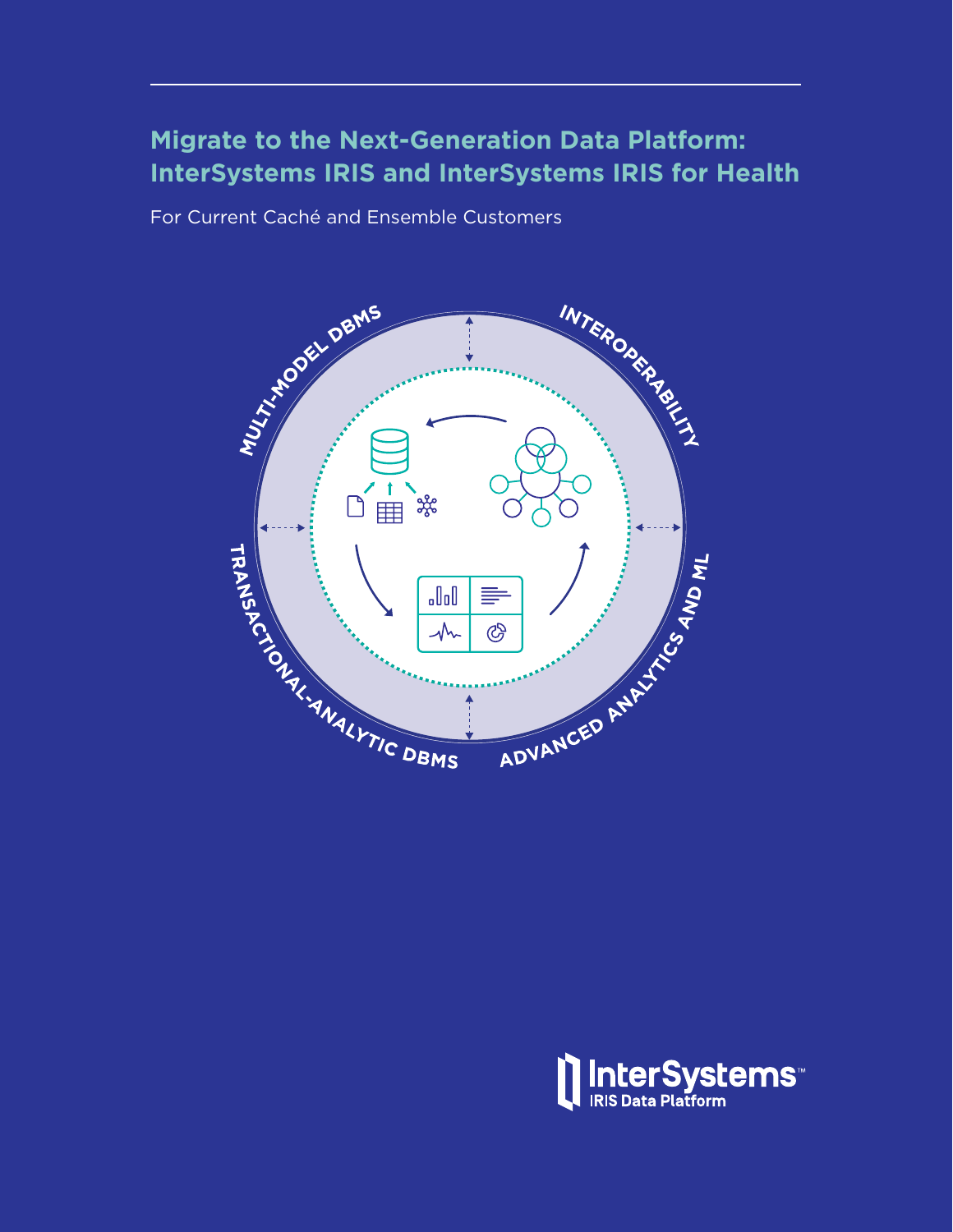#### **Contents**

| <b>INTUITIVE</b>     | <b>Introduction</b>                                                       | 3  |
|----------------------|---------------------------------------------------------------------------|----|
|                      | Performance and Scale: Run Faster, Bigger, and Leaner                     | 4  |
| <b>RELIABLE</b>      | Deployment: Cloud, On-Premises, or Hybrid                                 | 6  |
| <b>INTEROPERABLE</b> | Development: API-First, in the Language of Your Choice                    | 8  |
|                      | <b>Analytics and AI: Build Smarter Applications</b>                       | 10 |
| <b>SCALABLE</b>      | <b>Integration and Interoperability: Field Connected Applications</b>     | 14 |
|                      | <b>Healthcare-Specific Functionality: InterSystems IRIS for Health 15</b> |    |
|                      | <b>References</b>                                                         | 15 |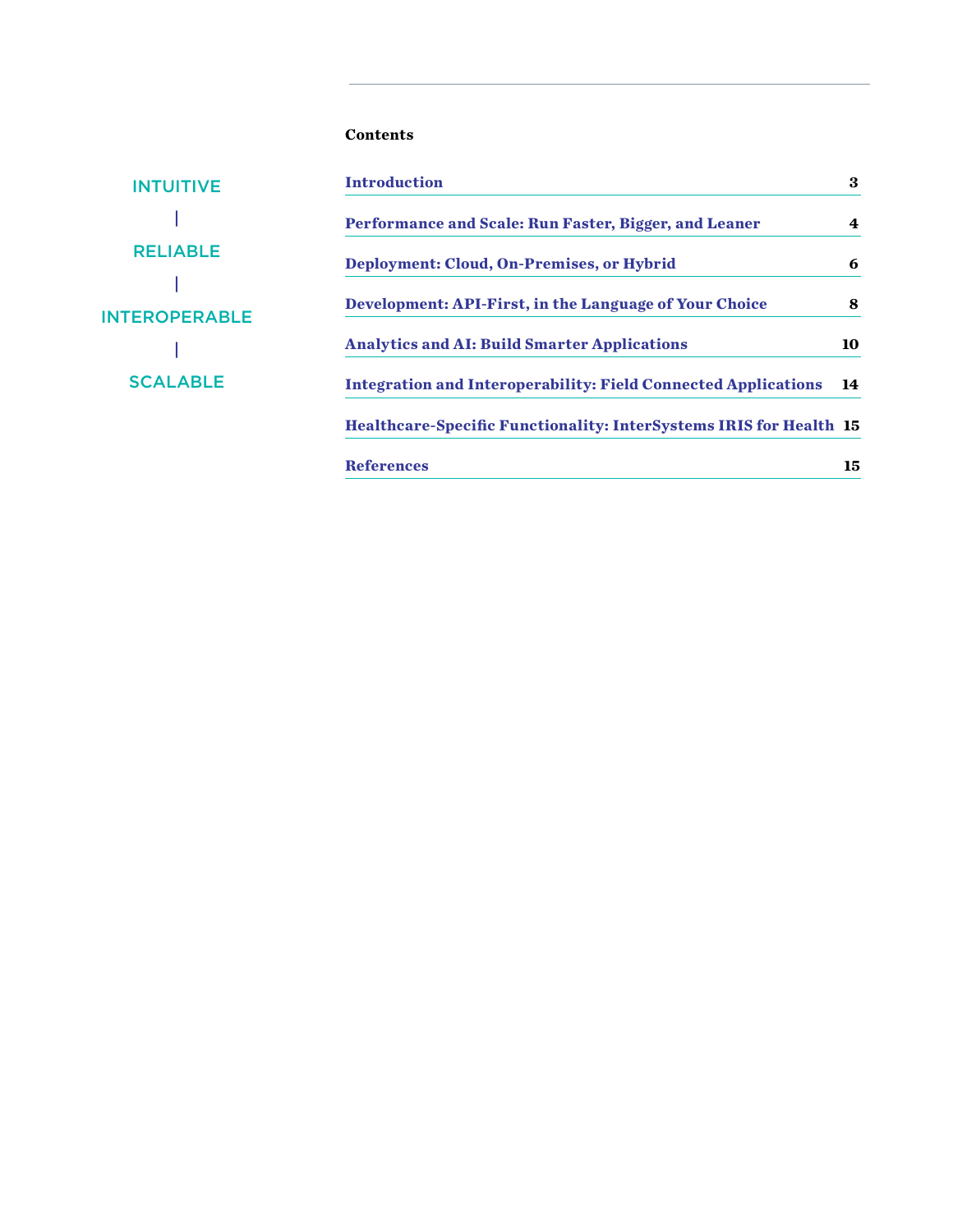# **Introduction**

**InterSystems IRIS**® and **InterSystems IRIS for Health**™ are the newest generation of our data management software, developed to provide our customers with powerful technology upon which they can build modern, high-performance data- and analytics-intensive applications.

Today's applications are becoming smarter, faster, more API-driven, and more integrated. They incorporate more and different kinds of analytics and leverage cloud and container technology.

For organizations to survive and grow, their technology must enable them to keep pace with these trends as competitors introduce new applications and revise their existing ones to offer new capabilities. InterSystems IRIS is the data platform software that empowers organizations across industries to capture new market opportunities and remain competitive and relevant. InterSystems IRIS for Health extends InterSystems IRIS to help organizations harness the complexity of connecting, managing, and transforming healthcare data.

This document was created to inform current InterSystems Caché® and InterSystems Ensemble® customers about new functionality offered in InterSystems IRIS and InterSystems IRIS for Health. It is meant to help you generate ideas and plans for revising and refreshing your current applications and creating new ones by leveraging new features and new kinds of analytics for even greater performance and scalability.

*For the sake of brevity, throughout this document we will use "InterSystems IRIS" to refer to both InterSystems IRIS and InterSystems IRIS for Health. All sections are applicable to both products, and there is a section at the end with healthcare-specific information about migrating to InterSystems IRIS for Health.*

#### Migrating to InterSystems IRIS

InterSystems IRIS was first introduced in 2018 and is now well established in the market, with hundreds of customers in production. While InterSystems® is committed to supporting Caché and Ensemble for our existing customers and partners, we are focused on InterSystems IRIS for developing new functionality.

Because customers have communicated the importance and urgency of migrating Caché and Ensemble applications to InterSystems IRIS, InterSystems provides tools to make this transition as easy as possible, with support for in-place migration of applications.

This document summarizes important new features and capabilities available with InterSystems IRIS. For additional information about each of these features, please review the documentation and training material, and contact your InterSystems account team.

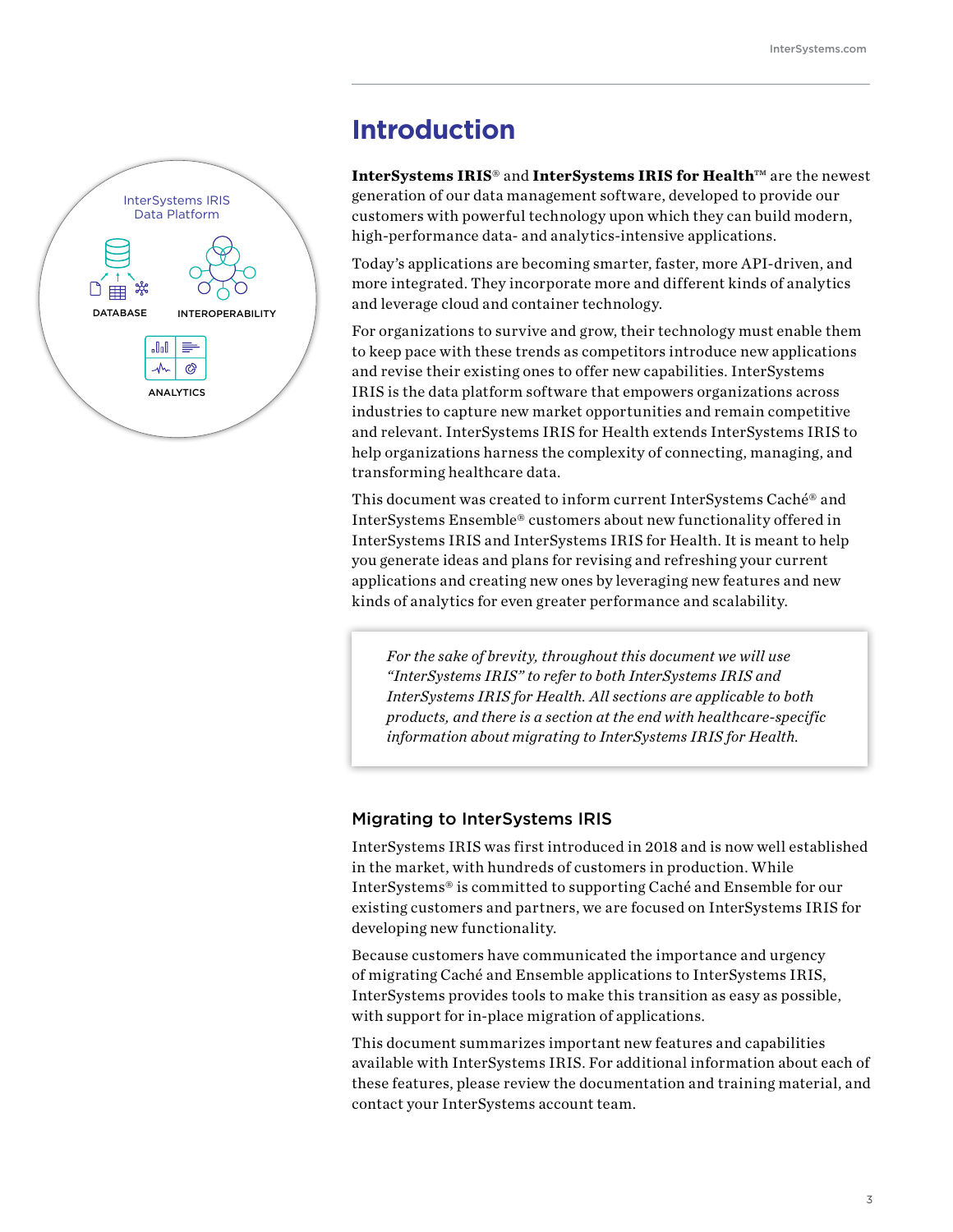

#### Performance

InterSystems IRIS delivers significant performance and efficiency improvements compared with Caché and Ensemble. Applications accessing Globals directly will benefit from many scale and performance enhancements at the kernel level, including node tables, which provide fully transparent optimization for cached data blocks. Tests have shown that node tables can speed up random global access and reverse Global traversal by 20% and up to 75%, respectively.

The InterSystems IRIS SQL engine has also incorporated many significant enhancements since Caché 2018.1, including improved and fully automated parallelization, optimizations to code generation, and advanced use of statistics to bring you the best query plans. SQL queries run on InterSystems IRIS in general are at least 25% faster—often significantly faster—than the same queries run on Caché or Ensemble on the same hardware, based on tests performed using a real-world application.<sup>1</sup>

InterSystems IRIS enables applications to analyze more data from more sources faster, which in turn means more accurate real-time insights and actions.

*For example, InterSystems IRIS can be used to analyze fraudulent transactions or execute compliance rules on a stock trade using machine learning algorithms, business intelligence, and business rules in real time rather than after the transaction or trade has executed.* 



**Figure 1: Times to execute complex queries (Lower is faster)**

 $1$ www.intersystems.com/resources/detail/sql-performance-benchmark-of-intersystems-iris-data-platform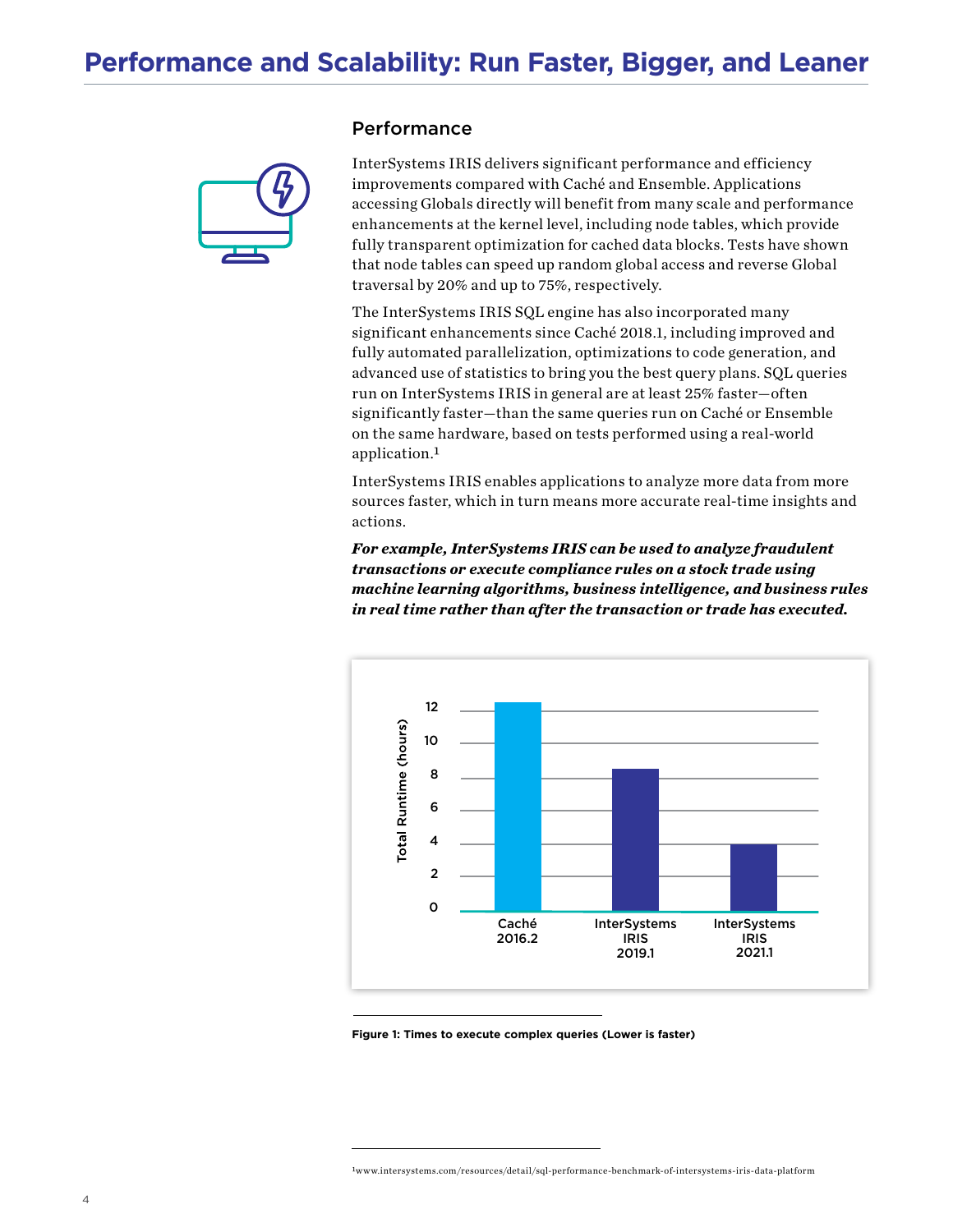### **Scalability**

InterSystems IRIS introduces significant scalability enhancements.

Vertical scalability is all about making the best use of the available system resources and has always been an InterSystems strength. With InterSystems IRIS, we continue to invest in making sure it can leverage all available memory, CPU, and IO bandwidth on the most advanced hardware platforms through enhancements at the kernel level, including more efficient journaling and dejournaling.

When scaling SQL applications, InterSystems IRIS improves the use of memory and multiple CPUs for individual queries through improved and automated parallel processing. The work queue manager infrastructure supporting this functionality on InterSystems IRIS is also available for ObjectScript developers, for increased convenience, robustness, and efficiency for applications that relied on manual use of the JOB command on Caché and Ensemble.

When there is a need to scale horizontally, InterSystems IRIS introduces the ability to split a large database table, such that portions of that table are stored in separate, independent instances of InterSystems IRIS through a mechanism called *sharding*. Each of these "data nodes" has its own CPU and memory resources at its disposal. Queries on sharded tables are executed in parallel on each node, dramatically reducing the time required to produce a query result.

This new capability complements InterSystems Enterprise Cache Protocol (ECP) functionality, which enables applications to scale the compute tier by adding ECP application servers, thus building a distributed cache to serve very high user counts efficiently. InterSystems IRIS improves ECP in a number of ways, especially for the most demanding deployments supporting tens of thousands of concurrent users.

*Even for applications with datasets that are currently small, we are seeing a common trend toward growing data volumes and the ability to turn more data into meaningful insights and actions in real time.*

| o o<br>4        |                           |
|-----------------|---------------------------|
| $\circ$         |                           |
| Ī<br>$^{\circ}$ | IIII OO<br>0 <sub>0</sub> |
| 0 <sub>0</sub>  | $^{\circ}$<br>റ<br>۰      |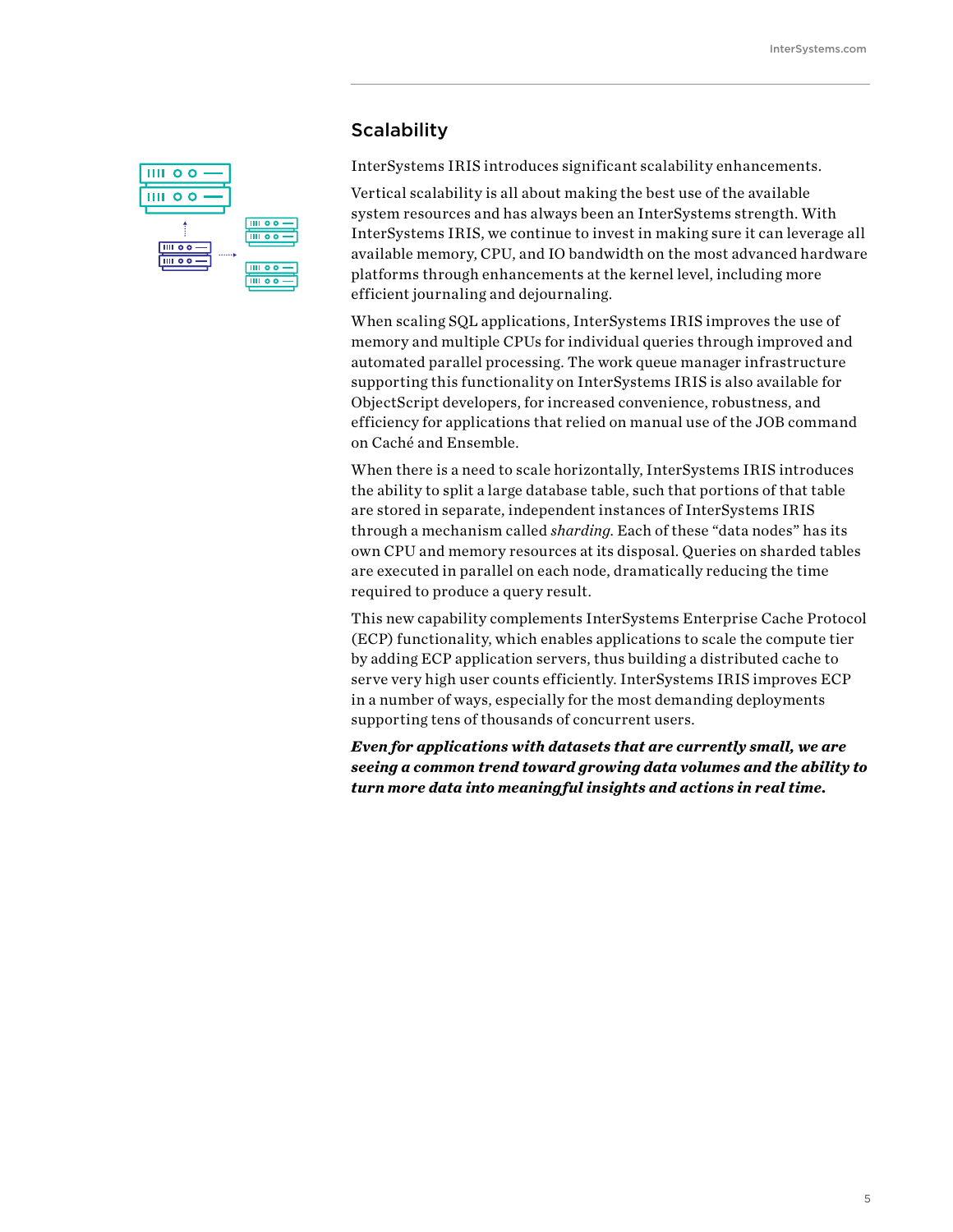#### Support for Container Technology



InterSystems IRIS is available as an OCI-compliant Docker container, and supports customer-built containers including InterSystems IRIS as well. Containers are being adopted rapidly for cloud deployments, and they also provide portability and DevOps advantages for on-premise and devicebased deployments.

A container allows you to package your solution's software and required setup and configuration (including InterSystems IRIS software, your application code any dependencies, and other libraries) into an immutable "image" that can be deployed and run on any OCI-compliant engine.

#### *Deployments using Docker images eliminate issues with incorrect configuration or missing libraries as applications are moved between environments.*

Once an application is packaged into a container image, developers and testers can quickly and easily deploy and instantiate that image locally or on a cloud infrastructure for interim testing or demonstration. Once they are done, they can then easily destroy that instance.

Container images can be moved from one server (such as development) to another (such as testing) or pushed to the cloud instances that can "start" a container based on that image.

Container images and containers are a critical component of modern DevOps workflows and infrastructure. They enable easier software development lifecycles as organizations seek to quickly and incrementally introduce software enhancements and fixes for their solutions on a daily basis.

#### The InterSystems Kubernetes Operator

Kubernetes is an open-source platform for managing containerized workloads and services. It facilitates both declarative configuration and automation and has a large, rapidly growing ecosystem. Kubernetes services, support, and tools are widely available. It is available as a managed service from every major public cloud.

The InterSystems Kubernetes Operator (IKO) packages InterSystems IRIS-specific knowledge and best practices into an easy-to-use automated tool. IKO extends the Kubernetes API with a custom resource representing an InterSystems IRIS sharded cluster. This resource, called an IrisCluster, can be deployed on any Kubernetes platform on which the IKO is installed.

*InterSystems IRIS support for container technology, and the IKO in particular, enable a broad range of DevOps practices, from simplifying test setups to deploying fully automated CI/CD pipelines.*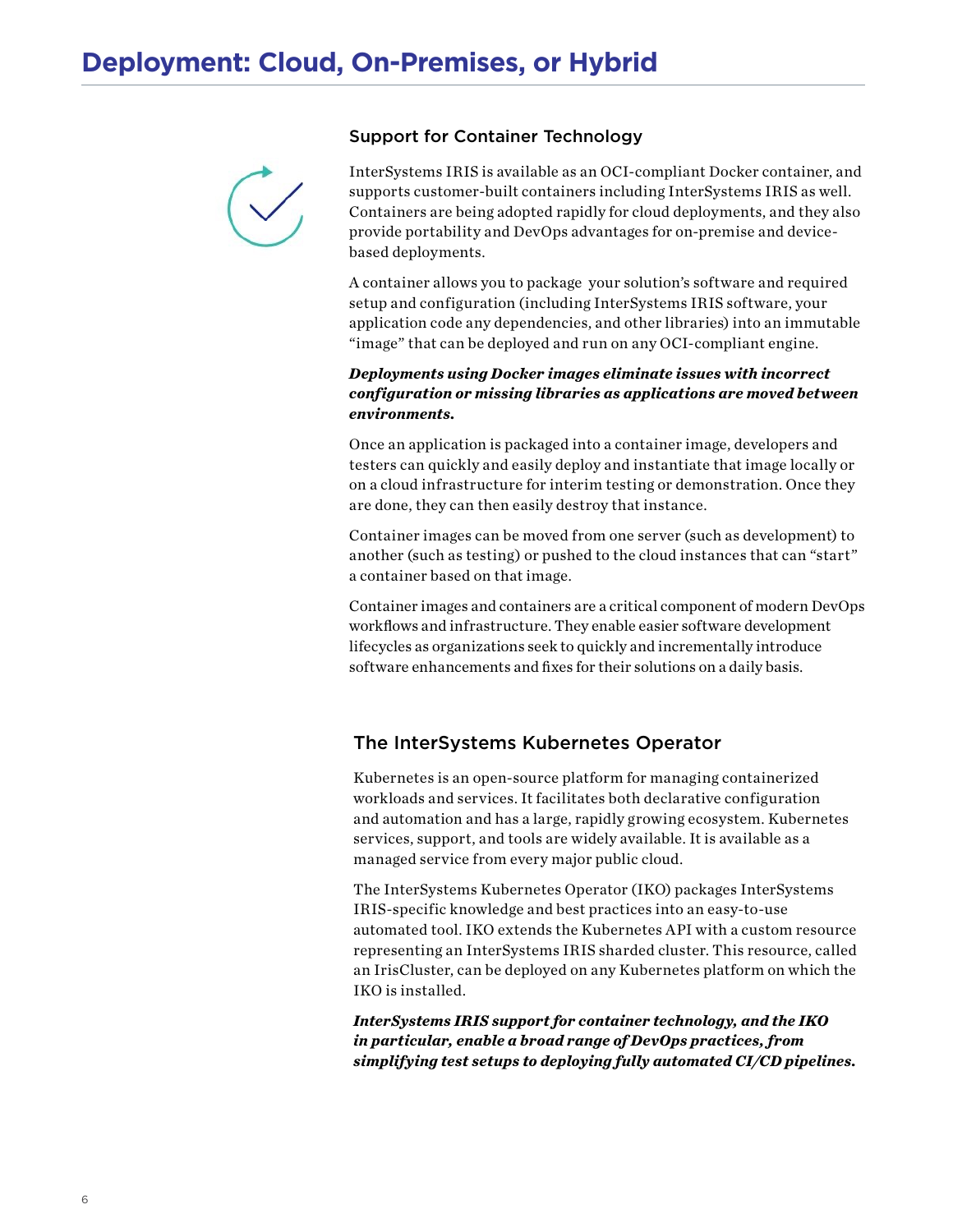

#### Cloud Support

InterSystems IRIS provides support for cloud deployments and includes the InterSystems Cloud Manager. Cloud Manager is a tool that is used to automatically do the following:

- **Create (provision) servers** in Microsoft Azure, Amazon Web Services, Google Cloud Platform, and others. Configurations can include singleserver architectures, mirrored server architectures, or architectures with multiple hosts.
- **Deploy software applications** into the provisioned infrastructure based on a configuration file that specifies a container image of a particular solution.

Cloud Manager can be used to quickly and automatically provision infrastructure in cloud or on-premises environments and deploy applications into that environment. Its "all-in" approach enables InterSystems customers who are new to cloud and container technology to get started quickly and deploy their solutions using best-practice configurations.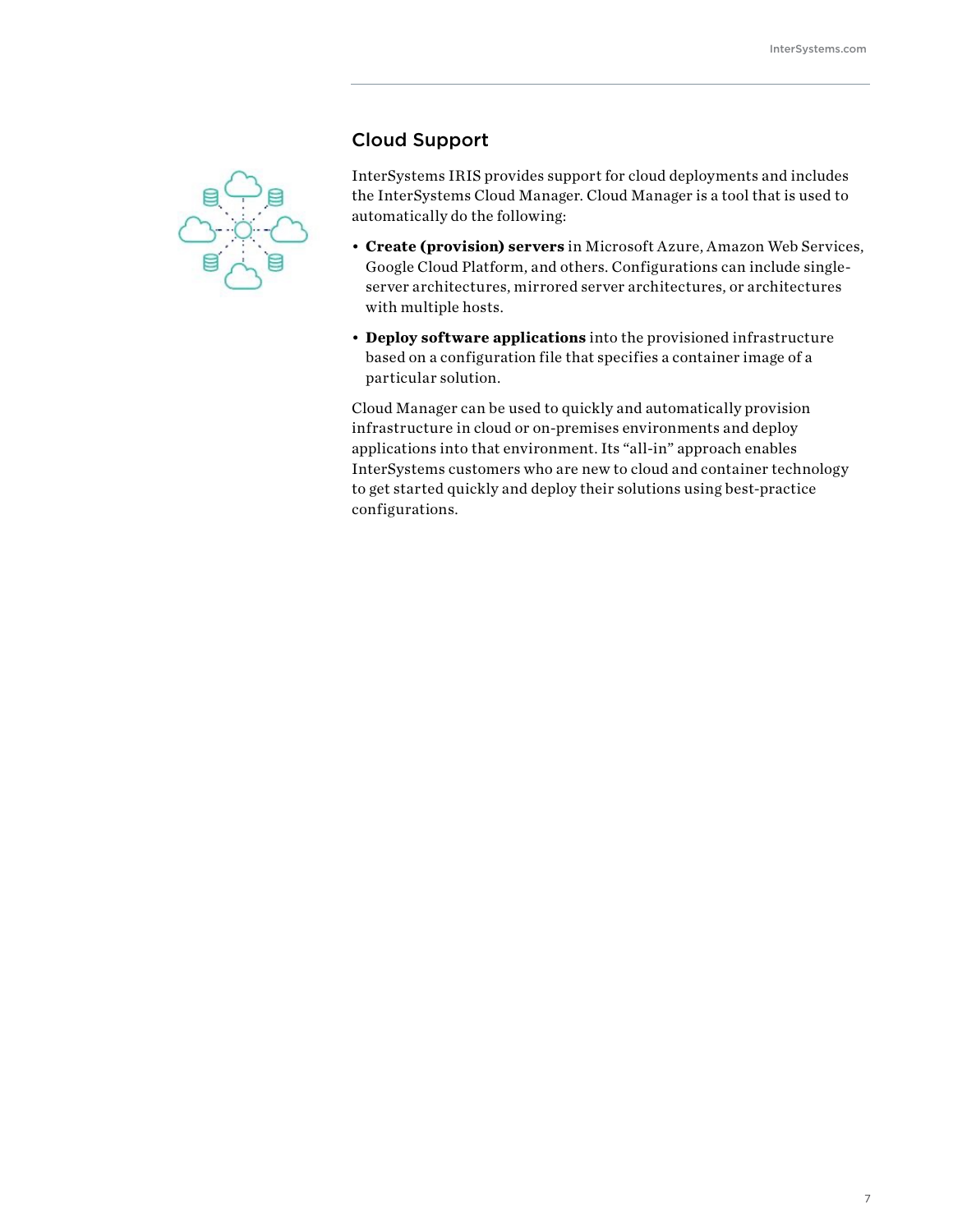API Management



InterSystems IRIS includes InterSystems API Manager, a full lifecycle API management platform that allows solution developers to manage their collection of REST APIs developed and hosted within InterSystems IRIS.



#### **InterSystems API Manager provides authentication, encryption, protection against distributed denial-of-service attacks, and API filtering.**

It also provides logging, request monitoring and management, analysis of API use, and support for API versioning and "canary" testing, which is used before new API versions are released. API Manager has exceptionally high usage among InterSystems IRIS customers and has been a key driver for existing Caché and Ensemble customers to migrate to InterSystems IRIS.

Caché and Ensemble have provided support for REST for some time; InterSystems IRIS introduces support for an API-first approach to development, which means the developer's starting point is to design the REST API endpoints using the OpenAPI specification. The subsequent tasks are the back-end programming code that actually implements the functionality of the service in InterSystems IRIS, and any front-end GUI that is consuming the service (if required). This approach ensures effective agreement between the front-end and back-end teams as the API becomes a pivotal point for communicating and implementing functionality changes.

InterSystems IRIS also introduces additional capabilities that allow developers to build user interfaces against InterSystems IRIS REST APIs through the adoption of the OpenAPI specification.

You can now generate the OpenAPI specification for any REST APIs defined in InterSystems IRIS. This specification can be loaded into tools such as Swagger and other applications for developers to quickly develop solutions that use APIs.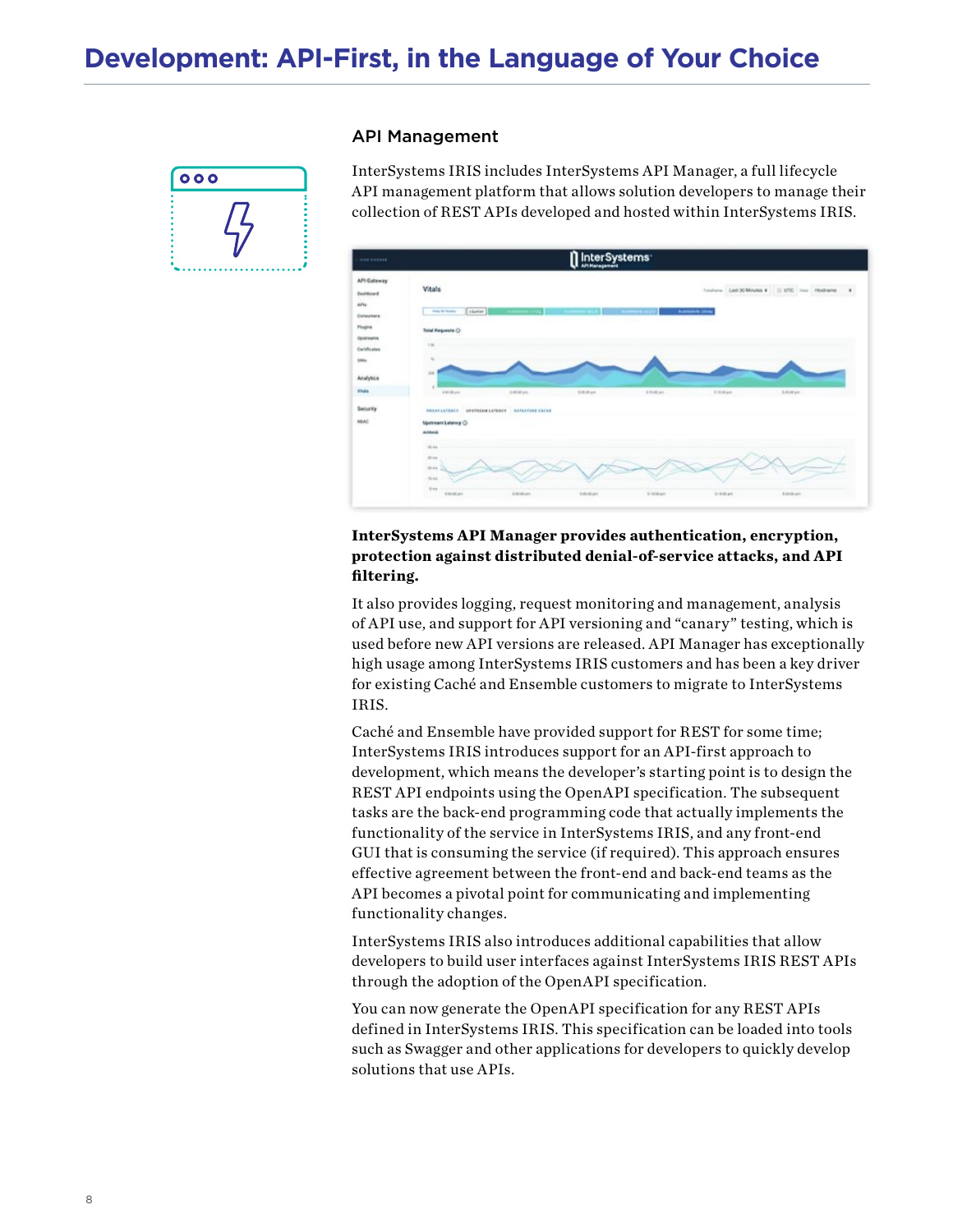

#### Enhanced Client- and Server-Side Programming

Caché and Ensemble solution builders have always had a broad set of technology choices to build their client-side interfaces and midtier applications. These different language environments then connect to the backend Caché or Ensemble applications via drivers to retrieve or post data.

#### *InterSystems IRIS rationalizes these language connectivity capabilities and, more importantly, improves the performance of the communication between client and server.*

Supported languages include Java, .NET, Node.js, and Python, giving developers a choice of popular technologies upon which they can base their client applications. External programs can connect to InterSystems IRIS using a variety of connectivity options, including ODBC, JDBC, ADO.NET, Hibernate, Entity Framework, XEP, or native direct access.

InterSystems IRIS also supports mobile client development using JSON and REST web frameworks such as Angular and React.

Recent releases of InterSystems IRIS have also significantly strengthened support to implement server-side business logic in Java, .NET, Python, and R through External Language Gateways and invoke it directly from ObjectScript, SQL, or Interoperability business processes. The gateway technology enables solution developers to work in their technology of choice at every level of their application, with guaranteed highest throughput and robustness.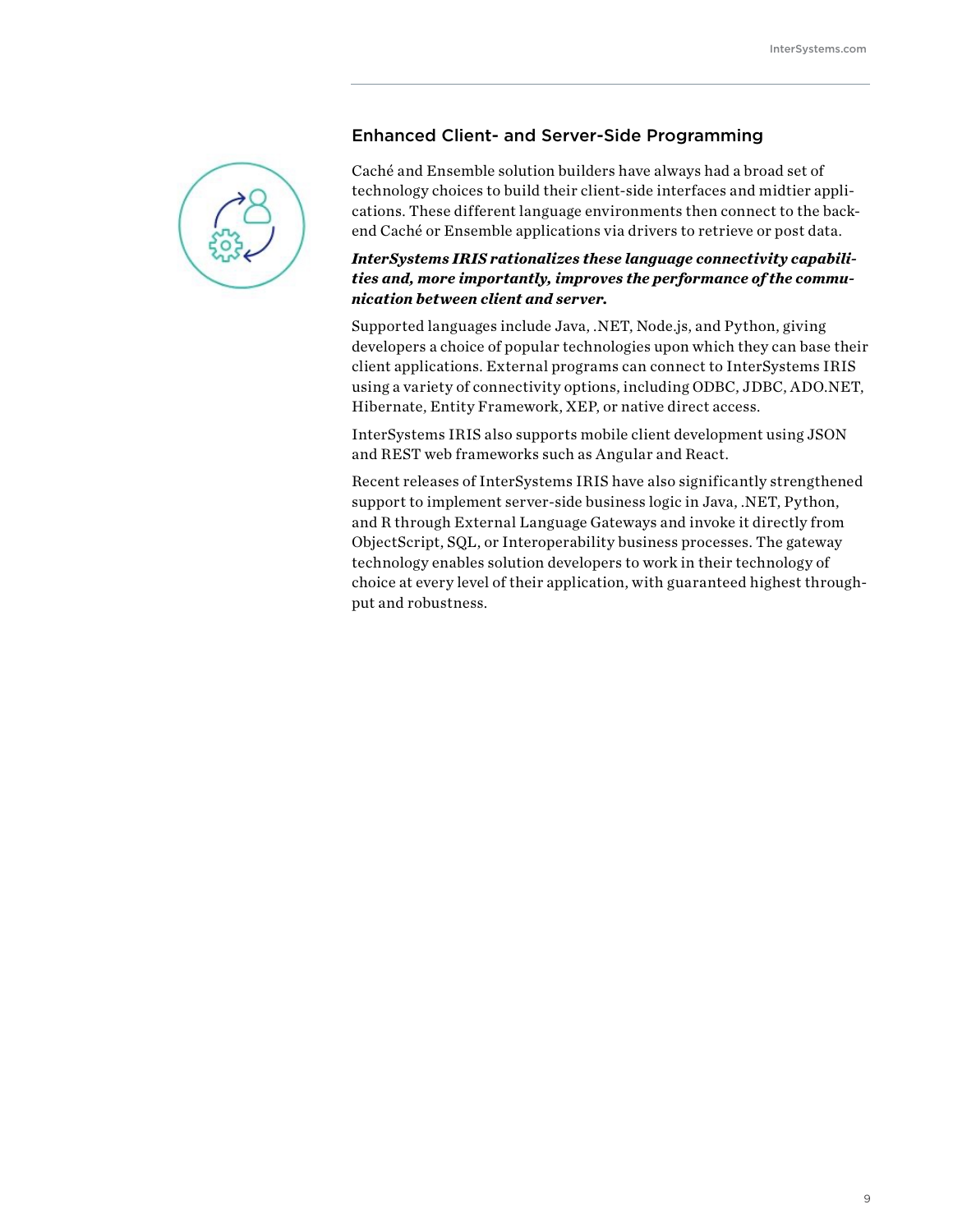# **Analytics and AI: Build Smarter Applications**



InterSystems IRIS provides many different types of analytic capabilities to support the varied requirements of our customers and partners. InterSystems IntegratedML™ and natural language processing (NLP) are available to all InterSystems IRIS customers, along with direct access through popular third-party business intelligence (BI) tools via ODBC and JDBC. Additional capabilities—including InterSystems Reports, InterSystems IRIS Business Intelligence, and InterSystems IRIS® Adaptive Analytics—are available as options with InterSystems IRIS.

#### Adaptive Analytics

Adaptive Analytics is an optional extension that makes InterSystems IRIS even more powerful by providing a business-oriented virtual data model layer between InterSystems IRIS and popular BI and artificial Intelligence (AI) client tools. It enables data stewards and business users to more easily explore and analyze data without relying on IT.

Adaptive Analytics includes an intuitive user interface for developing a data model in the form of a "virtual cube" where data can be organized, calculated measures can be consistently defined, and data fields can be clearly named. Having a centralized common data model enables enterprises to solve the problem of differing definitions and calculations, so that end users have a single, consistent view of business metrics and data characterization.

Key capabilities of Adaptive Analytics include the following:

- Data stays in InterSystems IRIS, eliminating the complexity and performance issues associated with moving or copying data.
- Data stewards can use the Adaptive Analytics modeler to make data accessible for business users—without having to expose complex data structures, tables, or relationships.
- Changes to the data model are published as virtual cubes without disrupting users—so there is no need to wait for the rebuilding of cubes.
- Analytics users can employ the BI tools of their choice, such as Microsoft Excel, PowerBI, and Tableau, and access the same online analytical processing (OLAP) model.
- Adaptive Analytics uses the full breadth of data stored within InterSystems IRIS through live connectivity rather than partial content or stale data extracts.
- Adaptive Analytics provides a single layer to govern data access and protects sensitive data from unauthorized access.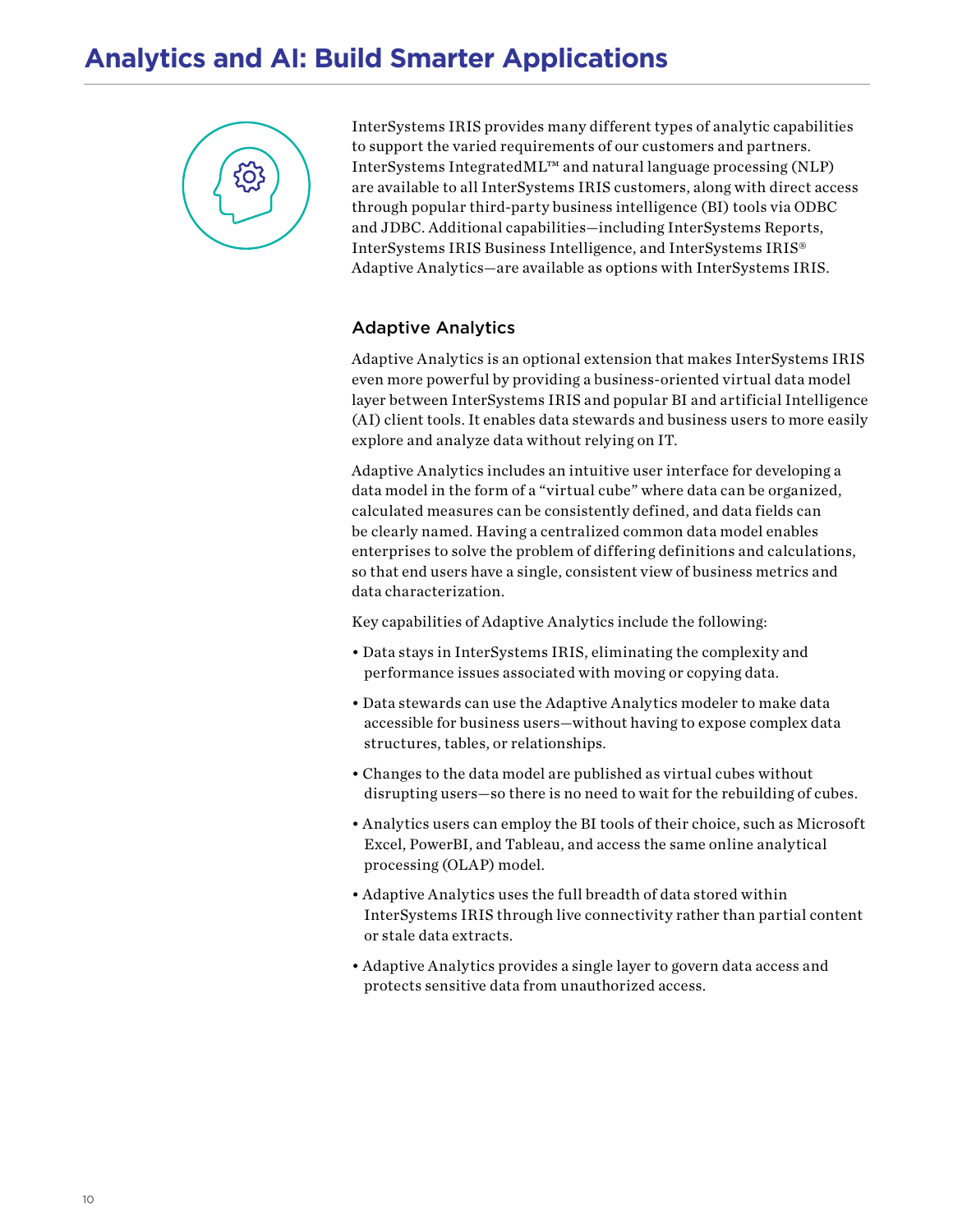#### Business Intelligence



There is rising demand to incorporate advanced analytics including Caché and Ensemble support the ability to model OLAP cubes using InterSystems IRIS Business Intelligence (formerly known as InterSystems DeepSee), which provides the ability to embed real-time business intelligence and answer multidimensional analytical queries quickly. The availability of this OLAP engine inside the data platform means application partners can include analyses and dashboards in their applications without requiring additional server- or client-side installations. This speeds and simplifies development and deployment.

*With InterSystems IRIS, the performance of BI queries has been enhanced, and the new Selective Build feature enables you to change your dimensional models without the downtime traditionally associated with such redesign work.*



#### Machine Learning

There is increasing demand to incorporate advanced analytics, including machine learning (ML) and AI, into solutions.

Analysts predict that applications that do not offer some level of AI will continue to lose market share to those that do. This trend is occurring across all industries.

Building accurate ML models requires the unique skills of data scientists, one of the most sought-after job titles in the marketplace today. And if acquiring data science talent weren't hard enough, embedding or *operationalizing* the ML models into production applications is challenging as well, as illustrated by various analysts reporting that more than half of models built never make it into production.

Both these challenges are addressed through InterSystems IntegratedML, an automated ML capability embedded within InterSystems IRIS. IntegratedML provides an easy-to-use SQL interface so application developers can quickly build and test ML models without any upfront data science training. Leveraging these models within an application requires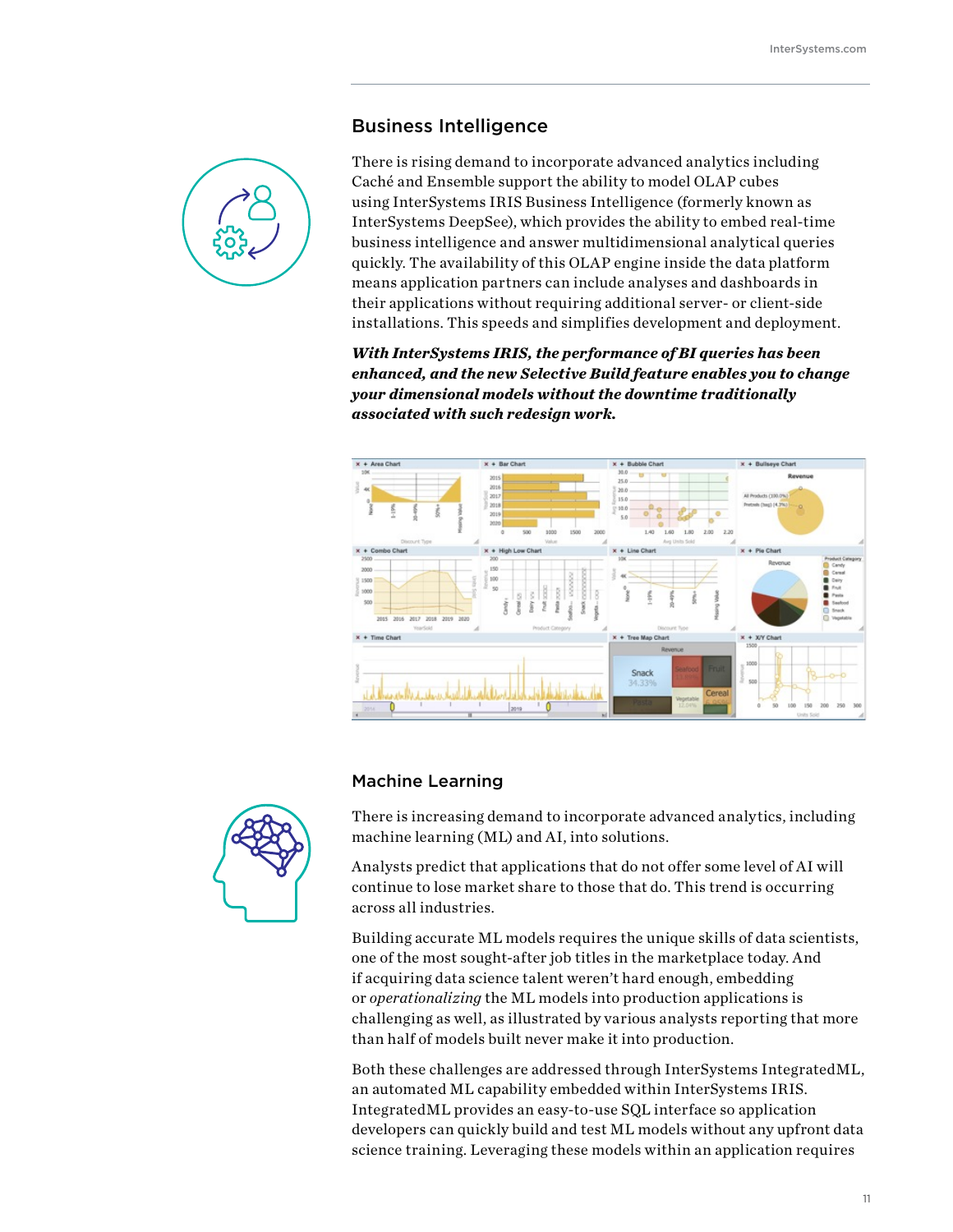only a simple SQL function to be called, with InterSystems IRIS taking care of all the wiring and model management that normally complicate this operationalization task.

#### *InterSystems IntegratedML changes the game for in-application ML, empowering application developers to build and embed ML models with unprecedented speed and ease of use.*

IntegratedML leverages additional compute resources to perform the feature engineering and iterative optimizations that would traditionally fall upon data scientists, but it does not replace them. It helps data teams build initial models quickly so the predictive value of a dataset for a given problem can be assessed with very little effort. Your skilled data scientists can then select the hard problems that require their skills and experience to take model accuracy to the next level, so in fact IntegratedML increases the throughput of your teams by making efficient use of available skills.

To enable data scientists to work more efficiently with large datasets managed by InterSystems IRIS, it has an Apache Spark connector that provides high throughput connectivity between Apache Spark and InterSystems IRIS. Apache Spark is commonly used by data scientists to build data and ML pipelines when working with large set of data, so this throughput is paramount. Using knowledge about a given configuration's data locations and any implemented database shards, InterSystems IRIS is able to intelligently distribute computational workloads, enabling parallel processing of queries across multiple instances of the data platform software.

#### *The outcome is a more efficient use of system resources, increased throughput, reduced query times, and an improved user experience for data scientists.*

IntegratedML by default leverages InterSystems own AutoML engine, which is based on well-known open source packages such as TensorFlow, SciKit-learn, and others. Users can also opt for third-party engines by H2O and DataRobot, two leading providers of AI, which are available out-ofthe-box, following the same simple SQL-based API described above.

InterSystems also partners with DataRobot to enable customers to tap into DataRobot's cloud-based platform for Enterprise AI and keep those efforts integrated with their InterSystems IRIS-based applications.

Machine learning models developed by data scientists using external tools can be seamlessly incorporated into InterSystems IRIS productions, where they are executed natively within the database engine via the PMML (Predictive Model Markup Language) industry standard. These models can be embedded into real-time business processes and run with real-time data with high performance, transforming your existing productions into AI-enabled solutions.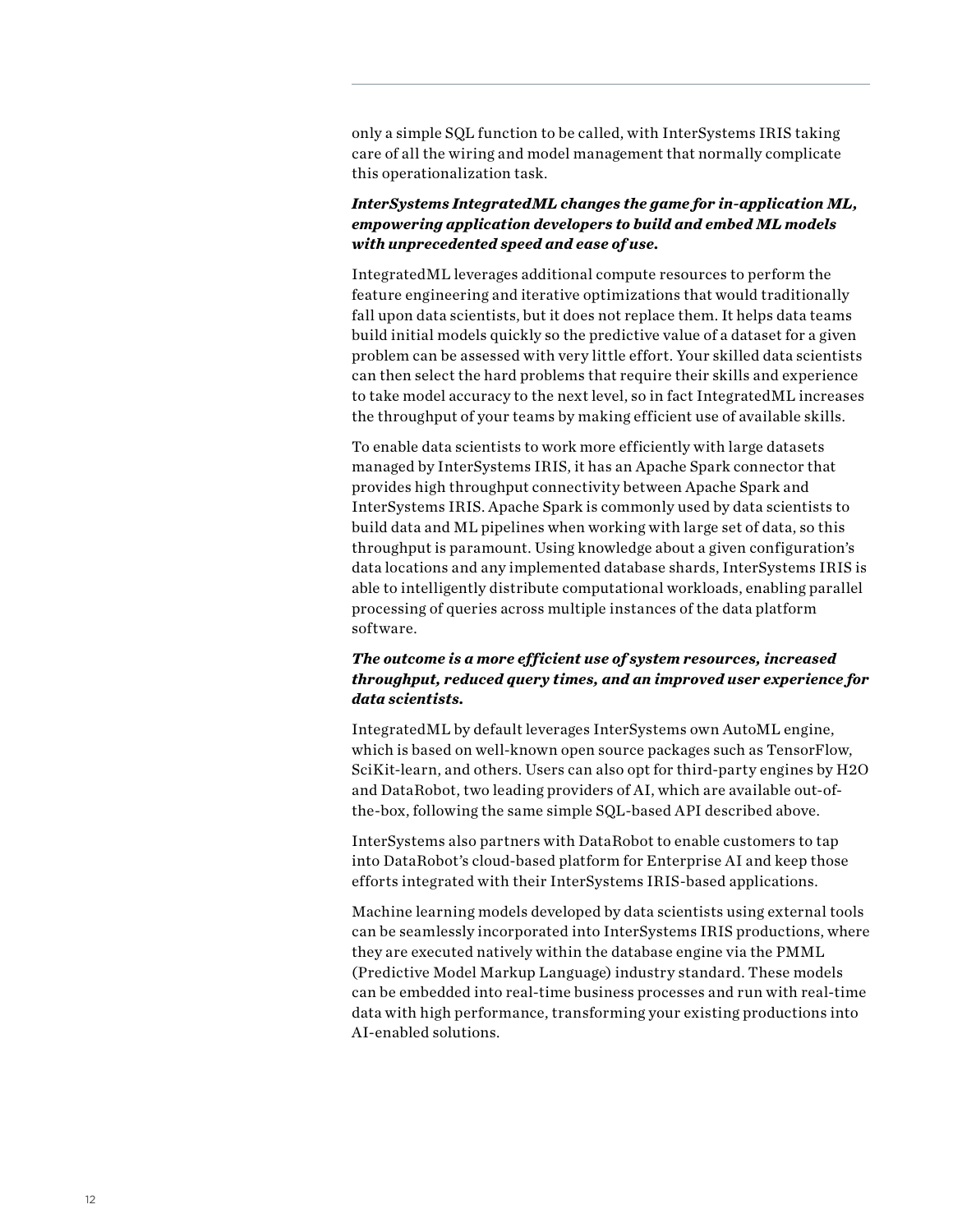#### Text Analytics



InterSystems IRIS includes NLP capabilities for exploring unstructured data and extracting specific information and insights from it. It is different from other methods in that it uses a unique bottom-up approach, discovering concepts and their context within the text itself and leveraging a deep understanding of the language, rather than taking a top-down approach focused on a particular domain. There is no need for the tedious and limiting process of predefining dictionaries or ontologies.

#### *This powerful capability, when used in applications directly or combined with traditional BI capabilities, gives you the ability to analyze data from many different sources, not just structured data.*

With InterSystems IRIS, NLP is now included by default at no additional cost. InterSystems IRIS also includes support for the UIMA (Unstructured Information Management Architecture) standard. This allows solution developers to embed InterSystems, third-party, and custom NLP components in a single pipeline and easily manage and leverage the output in InterSystems IRIS applications.

#### InterSystems Reports

InterSystems IRIS includes InterSystems Reports, a robust modern reporting solution for customers who need to distribute and view reports and forms. InterSystems Reports includes the following:

- Embedded operational reporting, which can be customized by both report developers and end users.
- Pixel-perfect formatting that lets you develop highly specific form grids or other special layout elements for invoices, documents, and forms.
- Banded layouts that provide structure for aggregated and detailed data.
- Exact positioning of headers, footers, aggregations, detailed data, images, and sub-reports.
- A variety of page report types.
- Large-scale dynamic report scheduling and distribution, including export to PDF, XLS, HTML, XML, and other file formats; printing; and archiving for regulatory compliance.

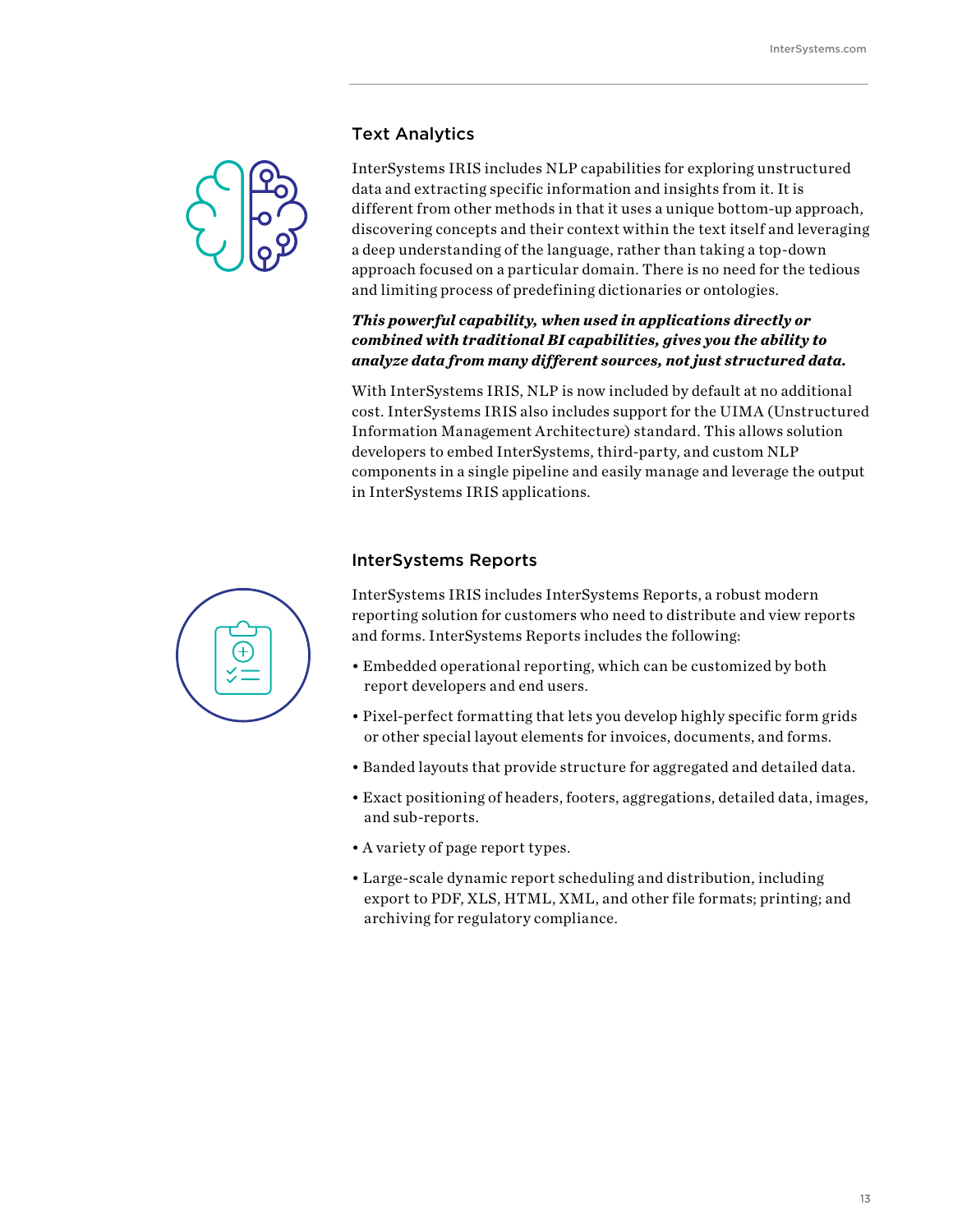#### Interoperability



Nearly every application today needs to connect to other systems, whether simply to transfer data, offer new services that aggregate information from multiple sources, support business users with consistent data from different systems, or build seamless composite end-to-end workflows to automate processes. That's why we've incorporated Ensemble's integration engine and development framework for connected applications into InterSystems IRIS.

InterSystems IRIS provides a "low-code" approach to interoperability that reduces the time it takes to deliver integrated solutions. It provides graphical and drag-and-drop editors for designing business processes, incorporating business rules and human workflow, and defining data and message transformations. InterSystems IRIS includes a number of new and enhanced interfaces not available in Ensemble that conveniently help users manage the most complex setups.

InterSystems IRIS manages all connection states, connection adapters (including TCP, FTP, relational databases, and REST), message queuing, and payloads between InterSystems IRIS and external applications and systems.

*Messages are automatically saved and can be easily audited and visually tracked. Software developers do not need to develop programs that monitor inbound/outbound traffic, queues, or message volumes. Nor do they need to worry about persisting historical message content; message resending, rerouting, alerting, and event logging; or even coordinating multiple simultaneous threads of executing process logic.*

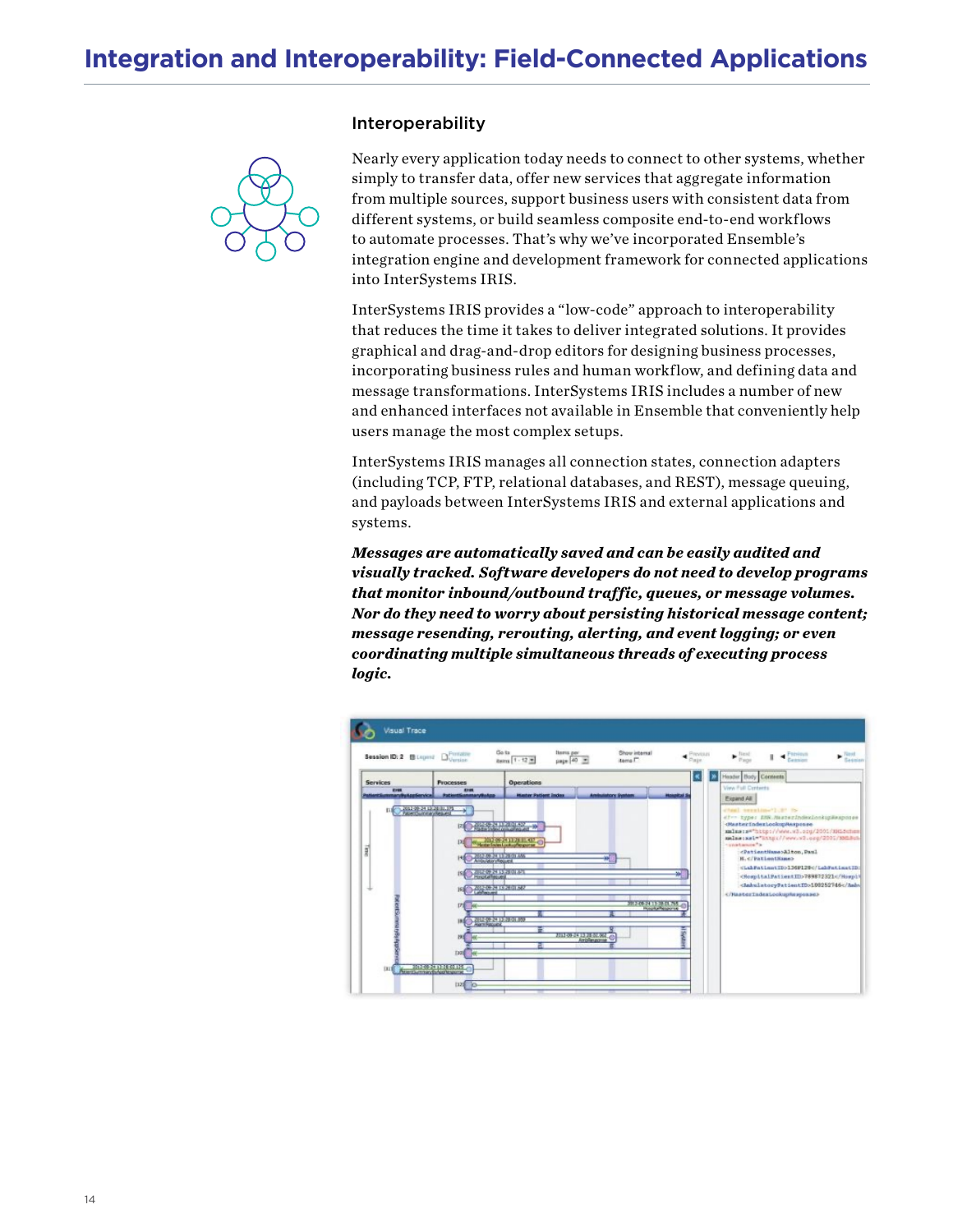#### Production Extensions



Given the ever-changing nature of standards and communications protocols, specialized adapters may be needed to connect to external sources and systems.

The InterSystems IRIS Production EXtension (PEX) framework expands Java and .NET developers' ability to leverage existing libraries and code to build new InterSystems IRIS interoperability components using the Java and .NET programming languages.

PEX provides flexible connections across business services, processes, and operations that are implemented in PEX-supported languages or in InterSystems ObjectScript. In addition, PEX can be used to develop inbound and outbound adapters. The PEX framework allows application developers to create an entire production in Java or .NET or to create a production that has a mix of Java, .NET, or ObjectScript components. Once they are integrated, the production components written in Java and .NET are called at runtime and use the PEX framework to send messages to other components in the production.

*PEX greatly expands the library of applications and systems with which InterSystems IRIS can integrate and communicate.*

## **Healthcare-Specific Functionality: InterSystems IRIS for Health**



InterSystems IRIS for Health extends InterSystems IRIS with the built-in ability to transform healthcare data from one format to another. InterSystems supports HL7 FHIR Release 4 (R4), the latest healthcare standard for interoperability. FHIR R4 enables developers to create innovative healthcare applications to unify data inside and outside the hospital. InterSystems FHIR support includes FHIR profiling and packages, FHIRPath, and FHIR R4 transformations from older healthcare standards, such as HL7v2. The HL7 Migration Tooling supports migrating transformation logic from other interface engines, including Cloverleaf, DataGate, and eGate to Health Connect.

InterSystems also provides X12 schema support, including element validation for improved data quality, which opens up opportunities for billing application support. InterSystems can route and transform X12 messages using new X12 business services and business operations.

InterSystems IRIS for Health also supports a variety of IHE profiles.

## **References**



For additional information, please contact your InterSystems Sales Engineer or visit **[InterSystems.com/Migrate](http://InterSystems.com/Migrate).**